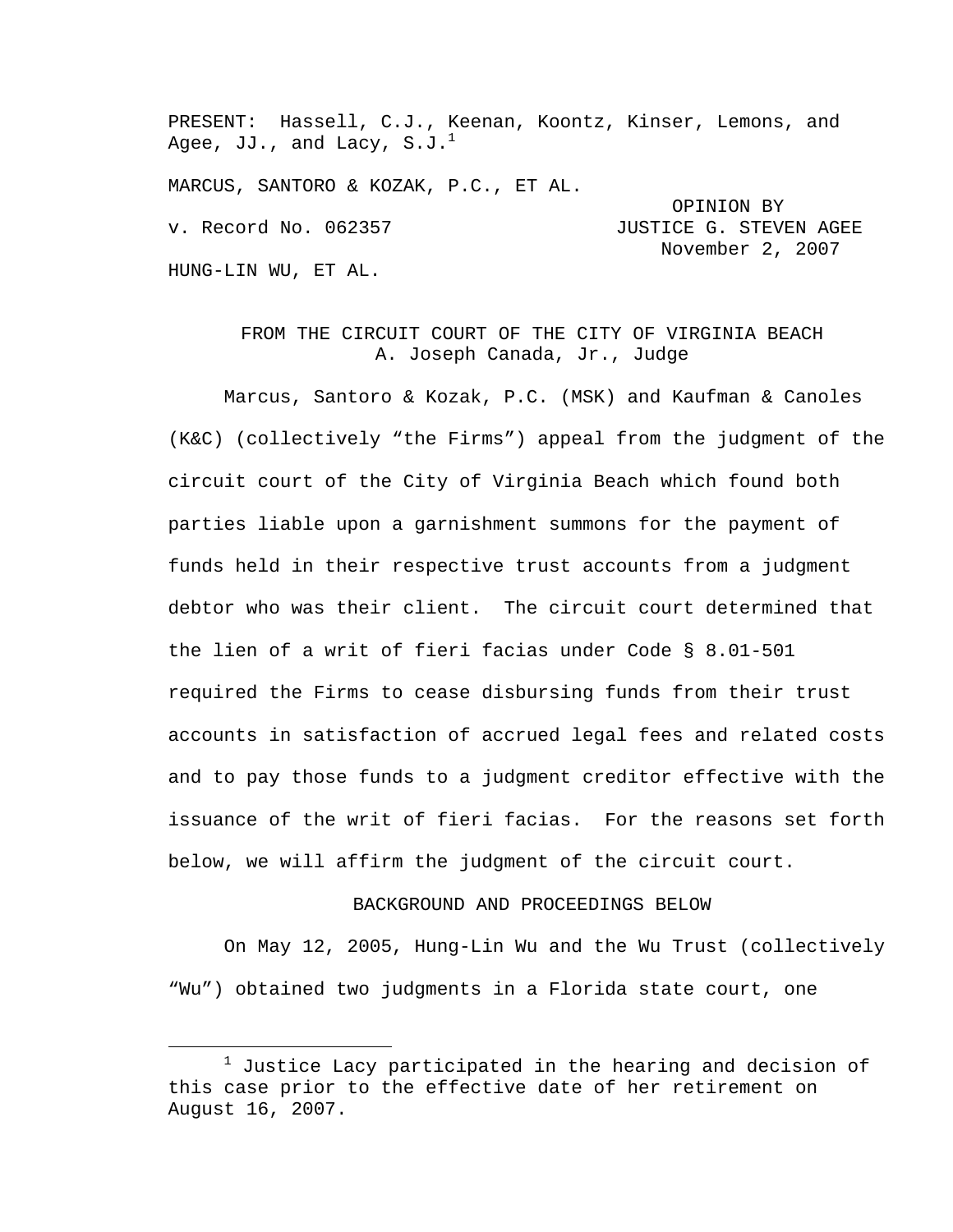against Stanley F.C. Tseng and another against several business entities affiliated with Tseng (collectively "Tseng"). $^2\,$  Wu domesticated the judgments in the Circuit Court of the City of Virginia Beach on August 16, 2005.

Tseng retained MSK to represent him personally, and K&C to represent his affiliated business entities, with regard to various proceedings initiated by Wu in an attempt to collect on the judgments in both Virginia and Florida. Tseng entered into a written representation agreement with each law firm which provided that he would deposit a sum certain into a trust account maintained by the law firm as a "retainer." The written agreement with K&C provided "This retainer will be applied toward services heretofore and hereafter rendered and out-ofpocket costs," but gave no further explanation as to the basis for withdrawals from the trust account. The written agreement with MSK did not specifically address the disbursement of funds. As agreed, Tseng deposited \$155,000 into K&C's trust account and \$125,000 into MSK's trust account. K&C made the first disbursement from its trust account for payment of its fees and costs on August 26, 2005. MSK made the first disbursement from its trust account for fees and costs on August 19, 2005.

 $\begin{array}{c|c}\n\hline\n\end{array}$  $2$  The judgment against Tseng was for \$8,459,789 and the judgment against the business entities was for \$11,279,836.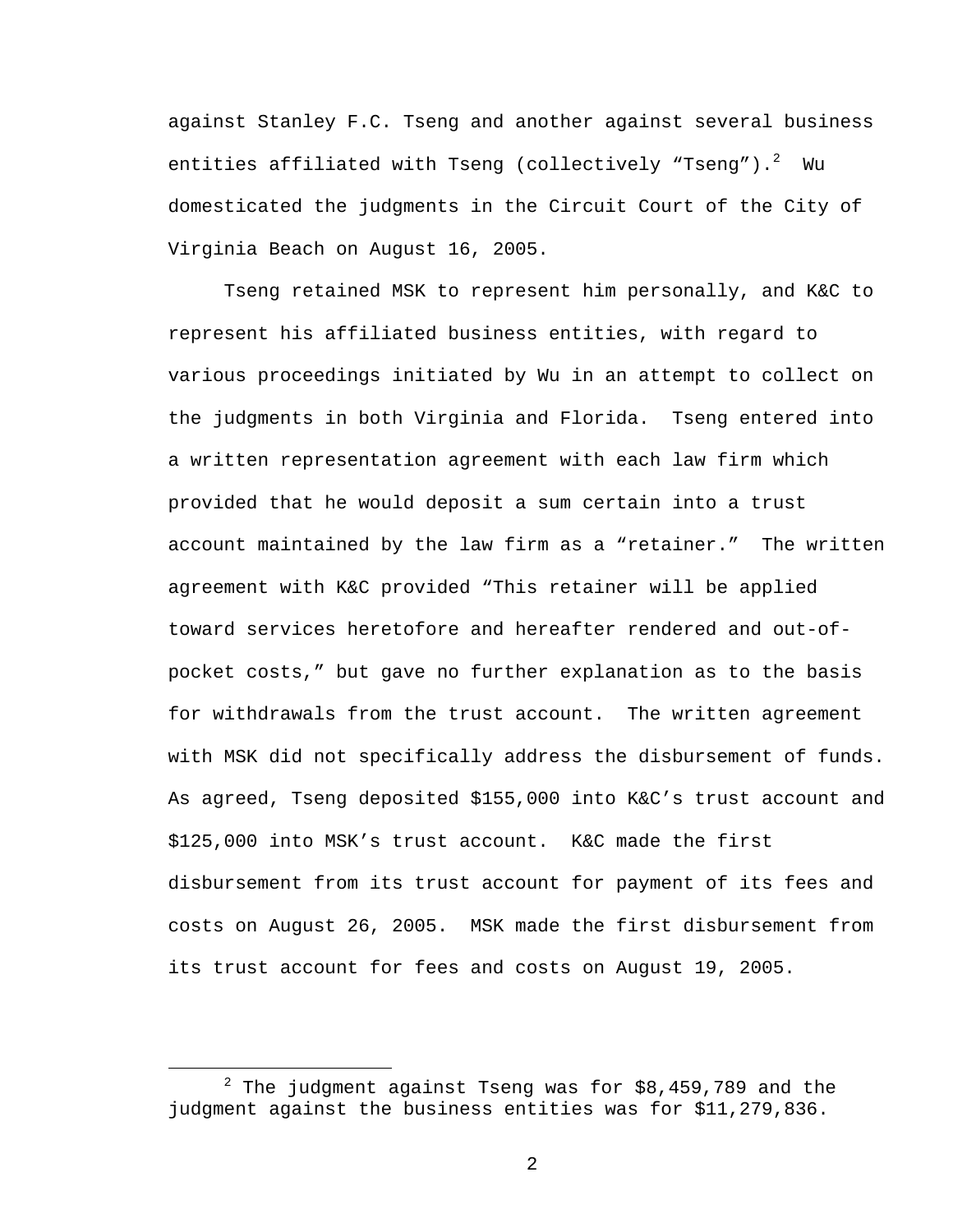In an attempt to collect on the judgments, Wu requested that the Clerk of the Circuit Court of Virginia Beach deliver a writ of fieri facias against Tseng to the Sheriff of Virginia Beach pursuant to Code §  $8.01\textrm{--}466.$   $^3$  The writ was delivered to the sheriff on October 7, 2005. In its June 14, 2006 letter opinion, incorporated into the final order, the circuit court found that K&C and MSK were served with a notice of the lien of fieri facias on October 7, 2005. The Firms made no assignment of error to that finding. Tseng was not served with the notice of lien.

On October 14, 2005, the circuit court issued a garnishment summons against each law firm. Each garnishment summons contained a new writ of fieri facias and provided another notice of the lien of fieri facias. Tseng was served with the MSK garnishment summons on October 21, 2005 and MSK was served with that garnishment summons on October 24, 2005. K&C and Tseng were served with the K&C garnishment summons on November 14, 2005. The Firms had continued to disburse funds from their respective trust accounts during the period between the date of the issuance of the writ of fieri facias and service of notice on the Firms, October 7, 2005, and the dates of service of the respective garnishment summonses.

 $\overline{\phantom{a}}$  3  $3$  A writ of fieri facias commands "the officer . . . to make the money therein mentioned out of the goods and chattels of the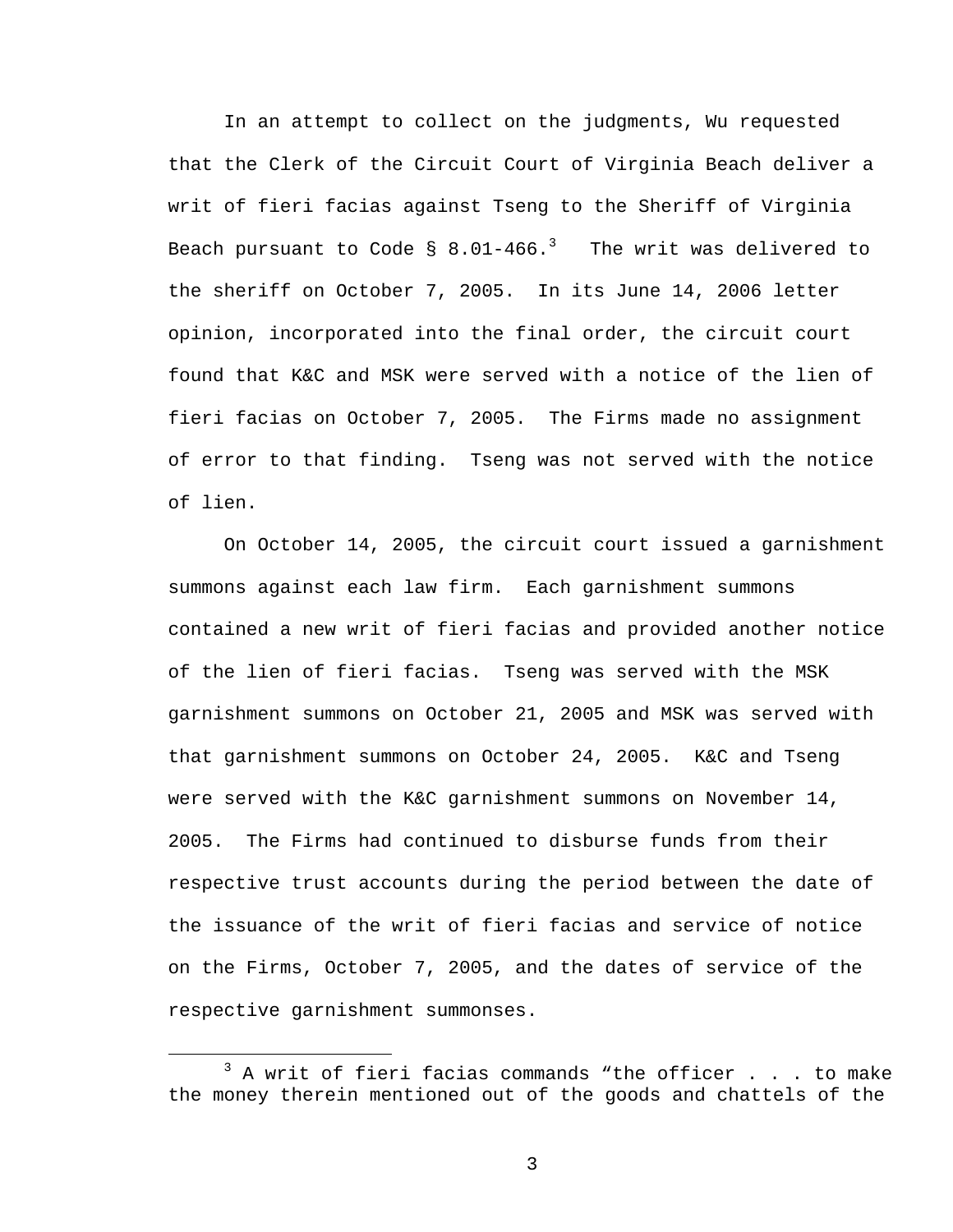On November 18, 2005, the return date on the garnishment summonses, the Firms filed separate motions to dismiss the garnishments. In addition, each law firm delivered to the circuit court a check payable to Wu in an amount equal to the balance of its trust account as of the date that law firm and Tseng had been served the applicable garnishment summons. K&C paid \$48,600.13, the remaining balance in its account as of November 14, 2005 when K&C and Tseng were served the garnishment summons. MSK paid \$19,574.53, the remaining balance in its account as of October 24, 2005, the date by which both it and Tseng had been served with the garnishment summons.

In the motions for summary judgment the Firms contended that they had remitted all the funds to which Tseng was entitled. At a hearing and in memoranda filed in the circuit court, Wu contended that the law firms should have remitted amounts equal to the account balances on October 7, 2005, the date the writ of fieri facias was delivered to the sheriff, and therefore that the sums remitted were deficient. Citing Code § 8.01-501 for the proposition that the issuance of the writ of fieri facias on October 7 perfected a lien on the funds in the trust accounts, Wu contended that the Firms were obliged to cease disbursing funds from their respective trust accounts on

person against whom the judgment is." Code § 8.01-474.

i<br>Li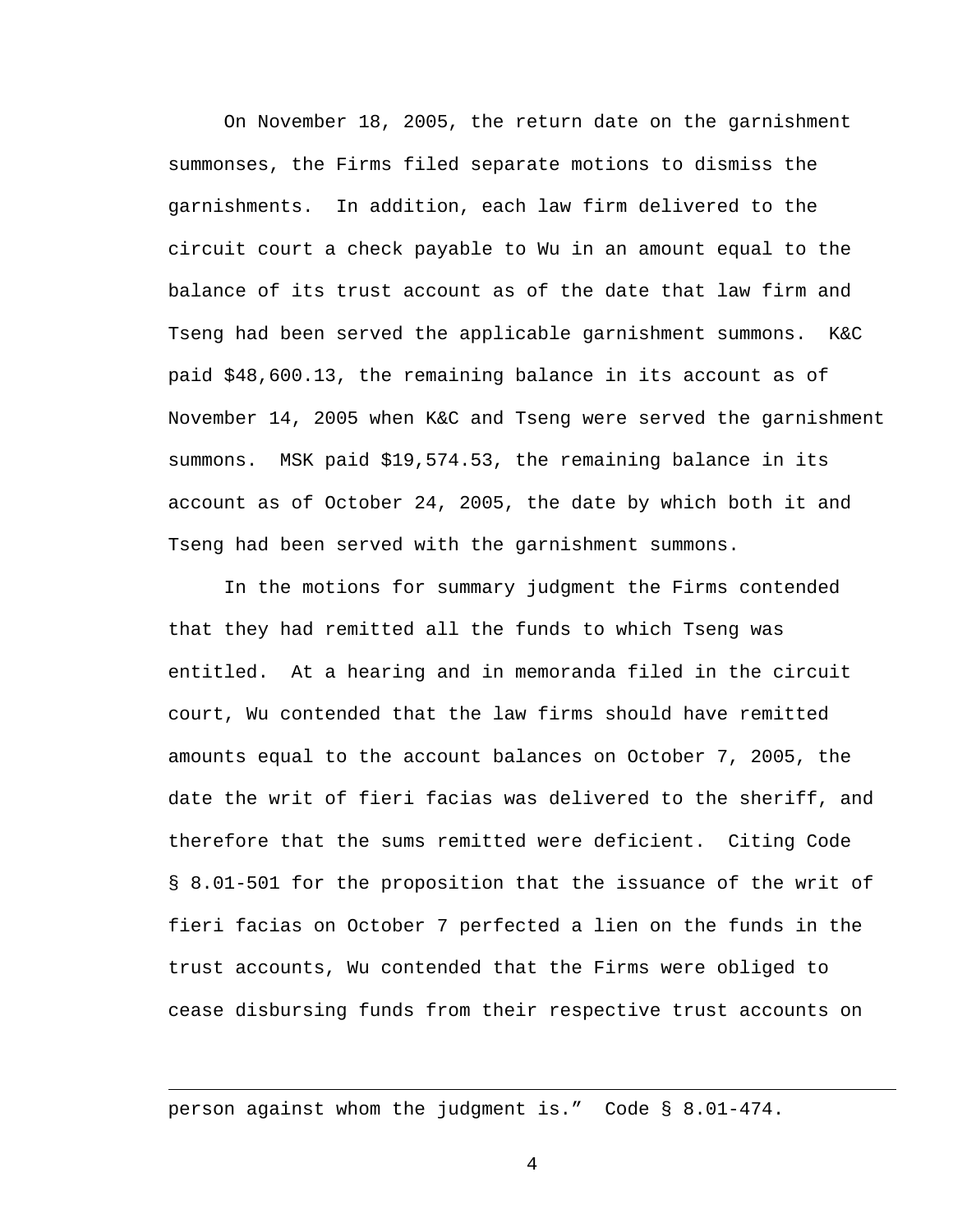that date and were liable to him for any funds disbursed after that date.

The Firms did not contest in the circuit court that Wu could proceed by garnishment, but argued the garnishment process he used was ineffective as a matter of law to reach any funds prior to the actual date of service of the garnishment summons. The Firms asserted that they were "person[s] making a payment to the judgment debtor" under Code § 8.01-502, and as such, the liens created under Code § 8.01-501 were ineffective against them without the statutory conditions precedent being met. That statutory condition precedent under Code § 8.01-502 included service of a notice of lien on both the Firms as garnishees and the judgment debtor, Tseng. For that reason, the Firms contended they were entitled to disburse funds from the trust accounts until the date on which both they and Tseng were served with the garnishment summonses.

In its letter opinion, the circuit court ruled that the Firms were liable to Wu for the balances remaining in the respective trust accounts as of October 7, 2005, because: "According to [Code] § 8.01-501, the lien of fieri facias was effective on the date it was delivered to the sheriff, which the parties agree was October 7, 2005, unless the § 8.01-502 provision applies." The circuit court rejected the Firms' argument that they were "person[s] making a payment to the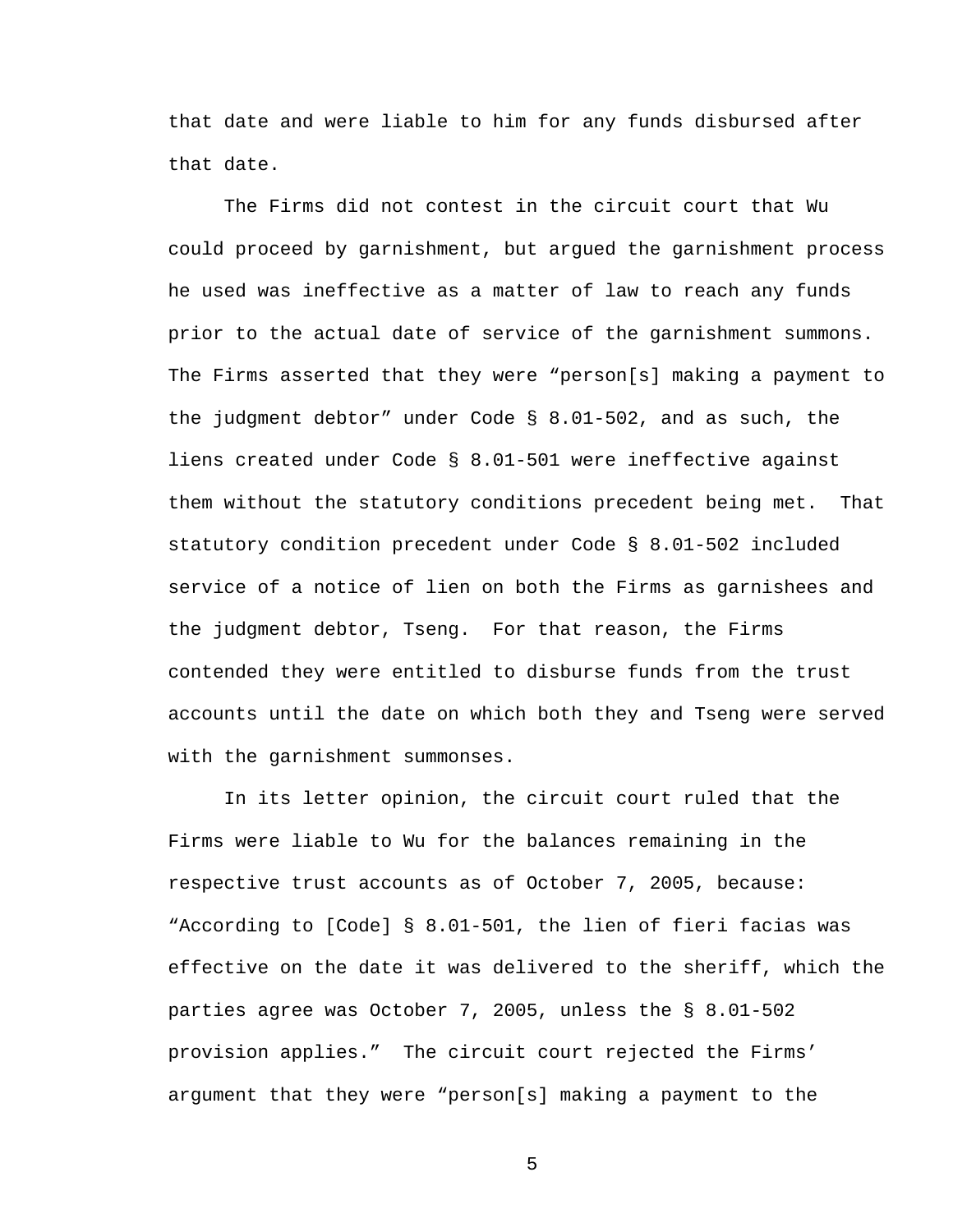judgment debtor" under Code § 8.01-502 when they disbursed funds from the trust accounts. The circuit court opined that funds held in the trust accounts represented payment in advance for legal fees not yet incurred and that the balances in the trust accounts at any particular time remained Tseng's property. The circuit court found that although the Firms would be obligated to refund to Tseng any portion of an advanced legal fee that had not been earned when the representation terminated, a "potential future obligation" to pay Tseng did not qualify the law firms as "person[s] making a payment to the judgment debtor." Accordingly, the circuit court ruled that the lien under the writ of fieri facias on the funds in the trust accounts was effective on October 7 despite the lack of service of a notice of lien on Tseng until a later date.

Pursuant to its letter opinion, the circuit court entered an order denying the Firms' motions for summary judgment. The circuit court ordered that K&C pay to Wu \$67,903.24, which represented the amount K&C disbursed from its trust account between October 7, 2005 and November 14, 2005, the date by which service of the K&C garnishment summons was made on both K&C and Tseng. The circuit court also ordered that MSK pay to Wu \$27,661.76, which represented the amount MSK disbursed from its trust account between October 7, 2005, and October 24, 2005, the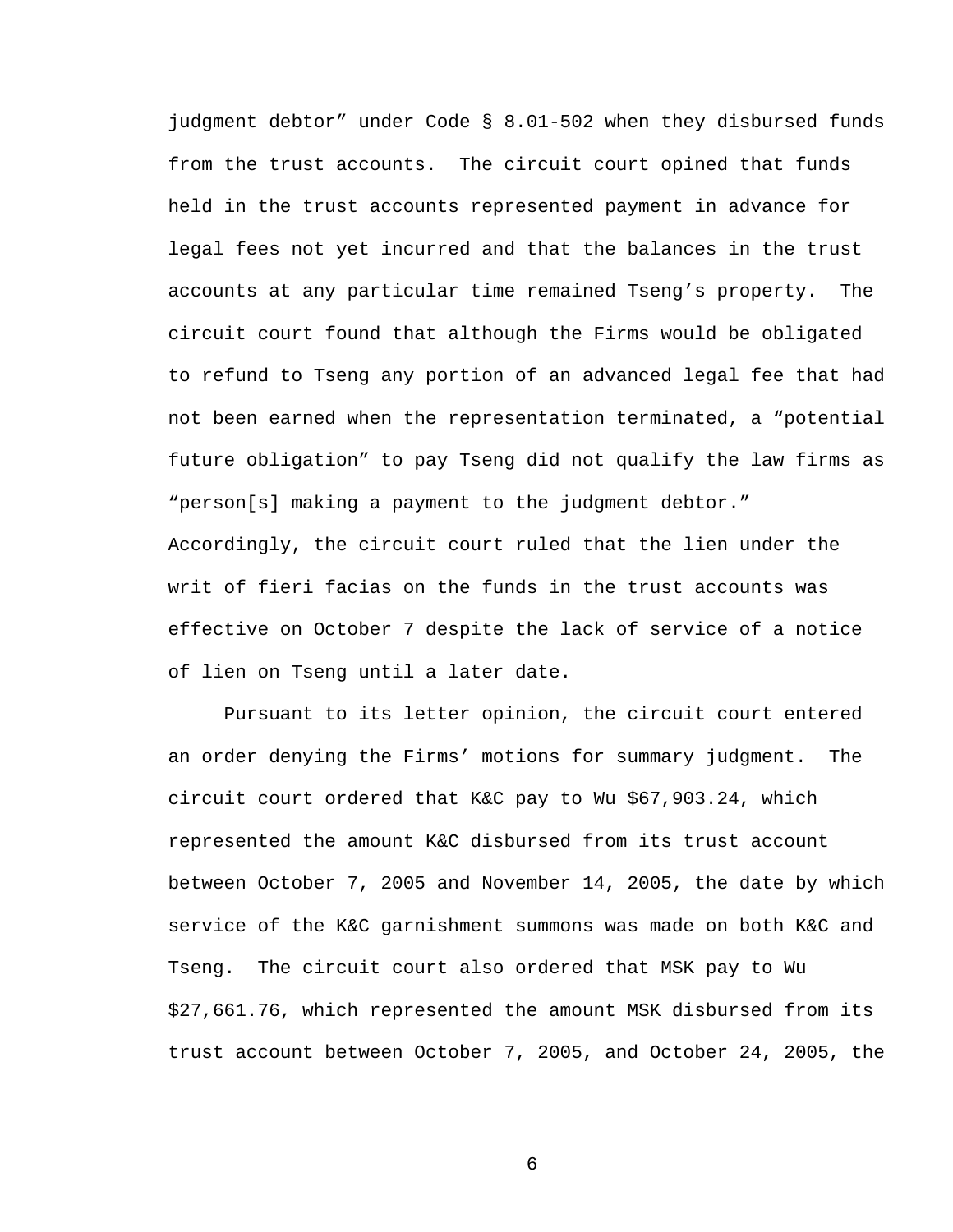date by which the MSK garnishment summons had been served on MSK and Tseng. We awarded the Firms this appeal.

## **DISCUSSION**

The issues raised in this appeal solely involve issues of law, which we review de novo. Janvier v. Arminio, 272 Va. 353, 363, 634 S.E.2d 754, 759 (2006); Sheets v. Castle, 263 Va. 407, 410, 559 S.E.2d 616, 618 (2002).

The Firms make six assignments of error to the judgment of the circuit court which can be condensed to four arguments: (1) The circuit court erred in ruling that the funds in the Firms' trust accounts were property owned by Tseng instead of a contract obligation by the Firms to pay Tseng any unearned funds upon the termination of representation; (2) The circuit court erred in holding the lien of the writ of fieri facias "directly reached the trust accounts" instead of the Firms' contractual obligation to Tseng; (3) The circuit court erred in its application of Code § 8.01-502 by finding that the Firms were not "persons making a payment to the judgment debtor", and (4) the circuit court "erred in holding that the execution lien" of the writ of fieri facias under Code § 8.01-501 "was perfected and fully effective" as to the Firms upon delivery of the writ to the sheriff without "service of the notice of that lien upon anyone." We address each argument in turn.

A. Tseng's Interest in the Trust Accounts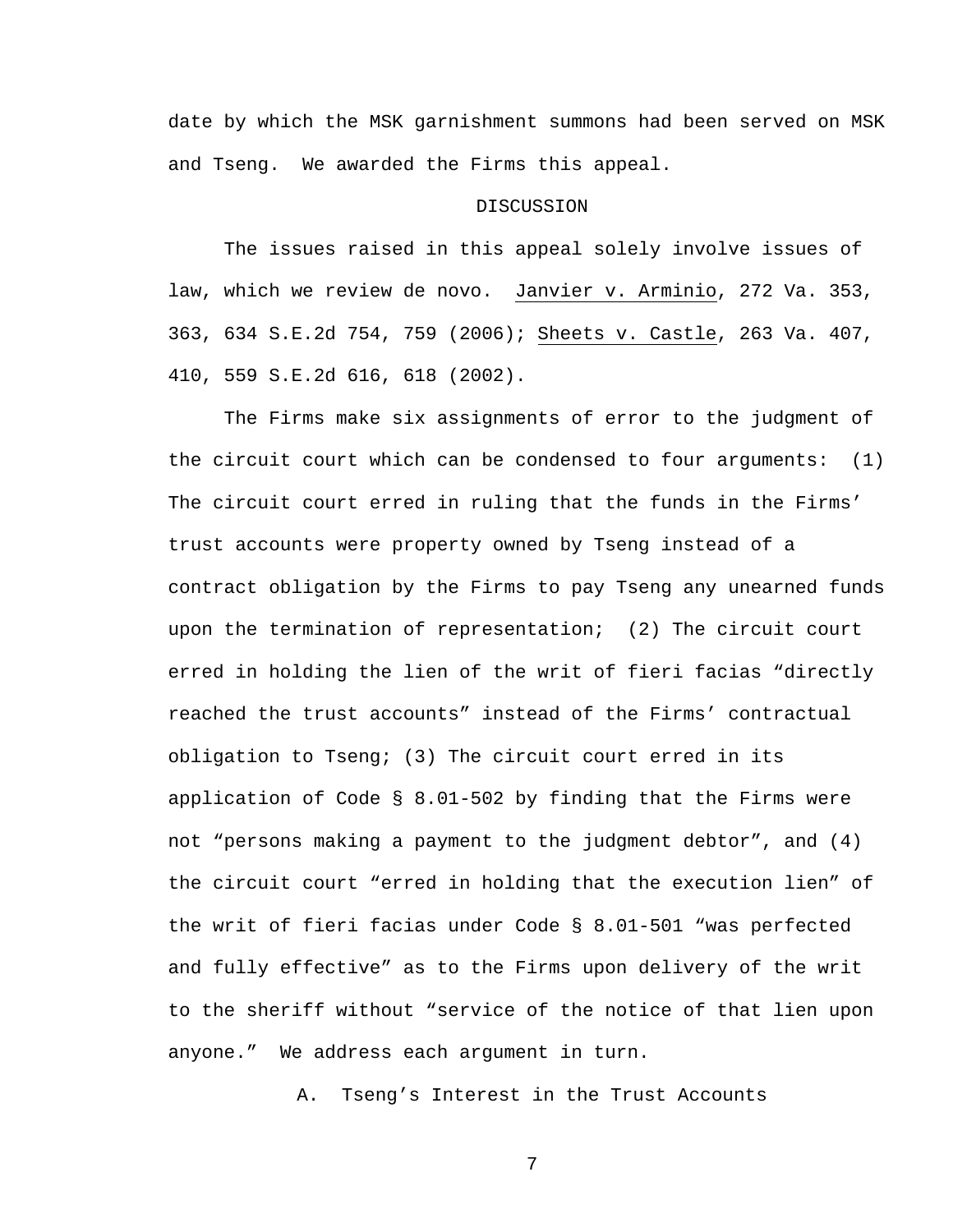The Firms argue that Tseng's interest in the trust accounts, into which he deposited his funds under the retainer agreements, was only a bare contract right. They contend Tseng had no property right or ownership interest in the trust account funds.<sup>4</sup> Instead, the Firms argue that they and "Tseng were in a debtor-creditor relationship" essentially in the same capacity as a commercial bank and a depositor. The Firms posit they only had a "legally enforceable contractual obligation . . . to repay Tseng the unearned and unused retainer deposits." Thus, the Firms contend the circuit court's finding that the funds in the trust account "remain the property of the client" is in error.

Our jurisprudence clearly supports the conclusion reached by the circuit court. An attorney who receives funds from a client for the future payment of legal fees for services not yet rendered holds those funds in trust. The funds are the corpus of a trust of which the attorney is the trustee and the client the beneficiary. In re Equip. Servs., 290 F.3d 739, 746 (4th Cir. 2002) (citing Indian Motocycle Assocs. v. Massachusetts Housing Fin. Agency, 66 F.3d 1246, 1254-55 (1st Cir. 1995)) ("the relationship is a trust arrangement in which the attorney holds the retainer for the client" and "the retainer so held,

 $\overline{4}$  $4$  The Firms did not contend the trust status (and Tseng's equitable ownership interest) in the funds in the trust accounts ended before the lien of fieri facias attached on October 7,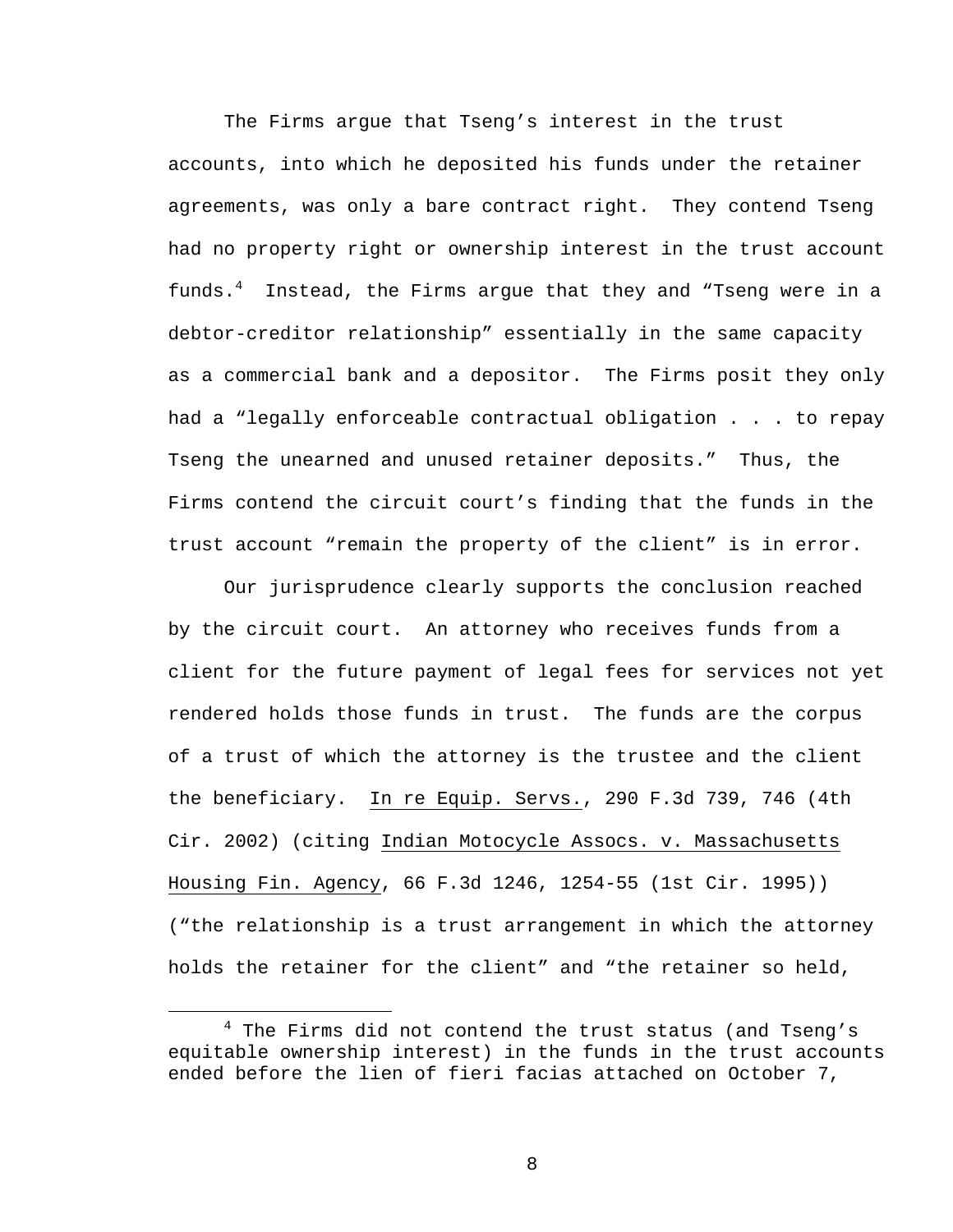less any fees charged against it, constitutes the property of the client"). Although not a case involving an attorney's trust account, we explained such a general fiduciary relationship, and distinguished it from a debtor/creditor relationship, in Broaddus v. Gresham, 181 Va. 725, 26 S.E.2d 33 (1943).

The question frequently arises as to whether the relation created is a trust or a debt. With respect to this distinction, in Scott on Trusts, Vol. 1, section 12.1, p. 86, the author says: "A trust involves a duty to deal as fiduciary with some specific property for the benefit of another. A debt involves a merely personal obligation to make payment of a sum of money to another. A creditor as such has merely a personal claim against the debtor. He can enforce his claim by judicial proceedings to reach the debtor's property and subject it to the satisfaction of his claim, but until he does so he has no legal or equitable interest in the property of his debtor. \*\*\* On the other hand, the beneficiary of a trust has an equitable interest in the trust property. The beneficiary of a trust has something more than a mere chose in action, something more than the merely personal claim which a creditor has against the debtor. He is equitable owner of the trust property. If the trustee transfers the trust property to a person who is not a *bona fide* purchaser, or if the trustee becomes insolvent, the beneficiary is still entitled to the property . . . ."

Id. at 731-32, 26 S.E.2d at 35-36.

i<br>Li

The Firms were in a fiduciary relationship to Tseng, holding his property (the funds he tendered to the Firms) as the corpus of a trust of which Tseng was the beneficiary. Nothing in either representation agreement evidences any other type of

<sup>2005,</sup> by virtue of any contractual agreement between the parties.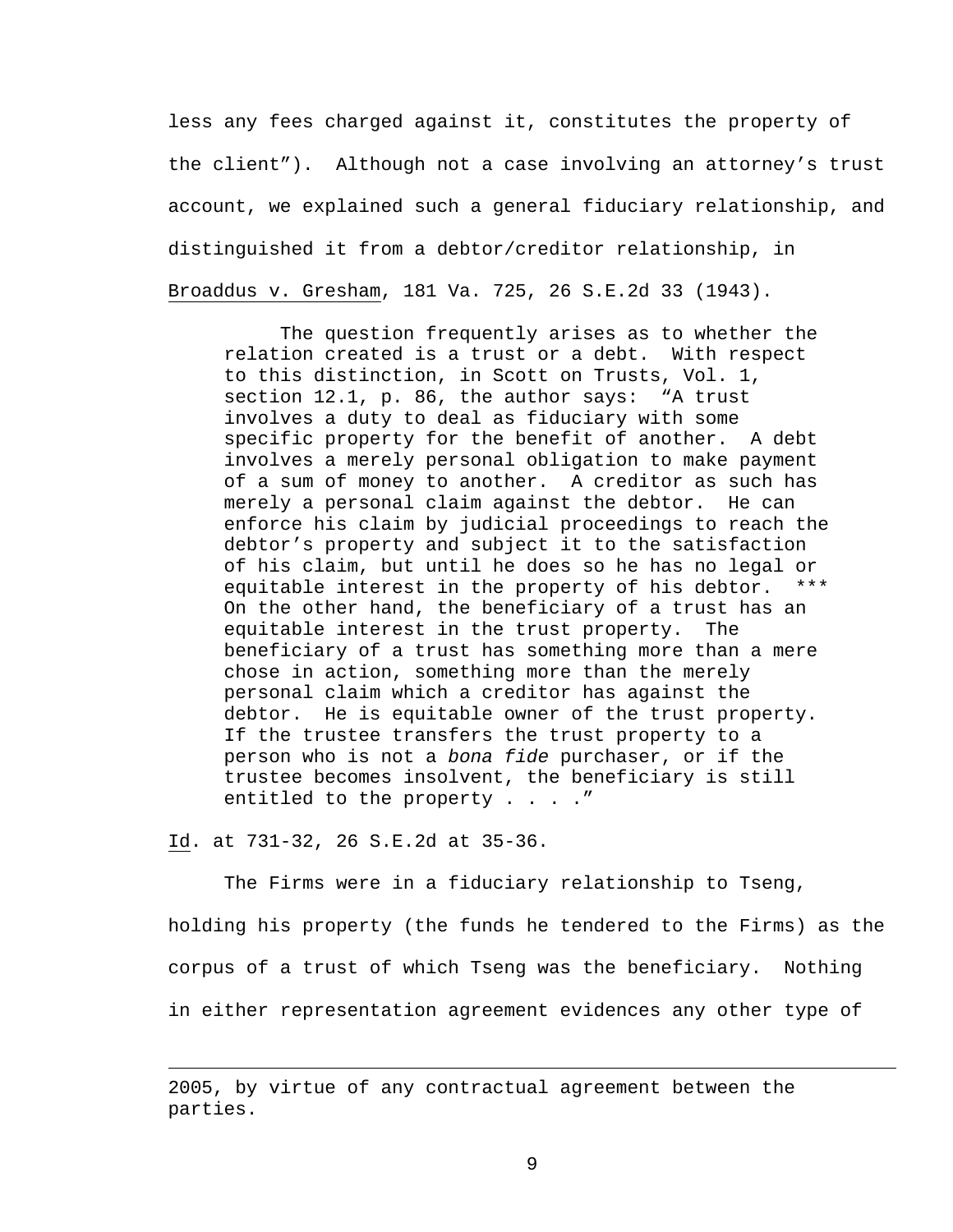relationship. The Firms were thus under a fiduciary duty to, among other things, return the funds in the fiduciary trust account to Tseng upon his request. This obligation, fiduciary in nature, did not convert the parties' relationship to that of debtor and creditor as to the trust funds although Tseng could have sought many of the same remedies as a creditor had the Firms failed to discharge their fiduciary duty. We reiterated this point in Broaddus:

The fact that the trustee may be indebted to the beneficiary in a fixed and definite amount which is due and payable immediately and which may be recovered by the beneficiary in an action at law, is not, as contended by the appellant, determinative of the existing relation. If the trustee is under a duty to pay money immediately and unconditionally to the beneficiary, the beneficiary can maintain an action at law against the trustee to enforce payment. This does not mean, however, that a trustee who is under an immediate and unconditional duty to pay to the beneficiary money held in trust has ceased to be a trustee and has become a debtor.

Id. at 732-33, 26 S.E.2d at 36 (quoting Restatement of Torts §§ 198-199) (internal quotation marks omitted).

We specifically applied these principles in the context of trust accounts held by an attorney in Virginia State Bar v. Goggin, 260 Va. 31, 530 S.E.2d 415 (2000), and plainly held the client had an ownership interest as a trust beneficiary, not a mere creditor:

Clients' funds deposited in an attorney's trust account are funds held in trust. As such, the claim of such clients for return of funds is more than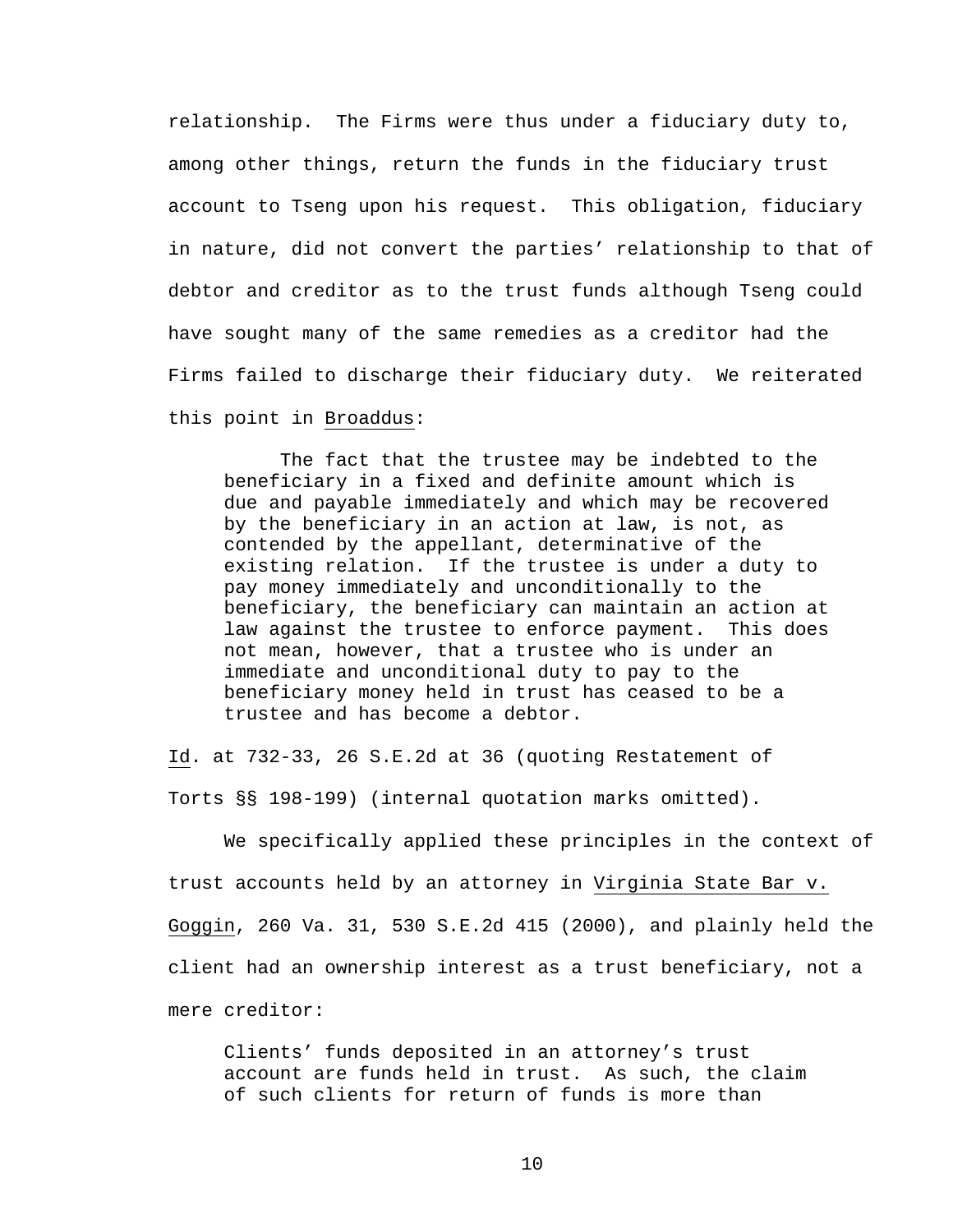merely a personal claim against the attorney for the payment of the sum of money on deposit. The clients retain an equitable or beneficial ownership interest in the funds. The deposit of one client's funds in an account with funds of other clients does not destroy the beneficial interest of the clients in the funds so deposited. Thus, the clients are entitled to those funds to the extent their equitable ownership interests can be traced.

Goggin, 260 Va. at 33, 530 S.E.2d at 416-17 (citing Broaddus, 181 Va. at 731-32, 26 S.E.2d at 35-36); accord Iowa Supreme Court Bd. Of Professional Ethics & Conduct v. Frerichs, 671 N.W.2d 470, 476 (Iowa 2003) (Advance payment for future services "represent[s] money that still belongs to the client after it is paid to an attorney and must be deposited in a client trust account."); In re Lochow, 469 N.W.2d 91, 98 (Minn. 1991) ("[A]dvance payments for future services are client funds until earned. . . . Furthermore, attorney fees for payment of services to be performed in the future must be placed in a trust account and removed only by giving the client notice in writing of the time, amount, and purpose of the withdrawal, together with a complete accounting thereof.").

The Firms' analogy to a lawyer's trust account and the relationship between a bank and its depositor is untenable. While a depositor is only a creditor of the bank as to his account in the depository bank, Bennet v. First & Merchants Nat'l Bank, 233 Va. 355, 360, 355 S.E.2d 888, 890-91 (1987)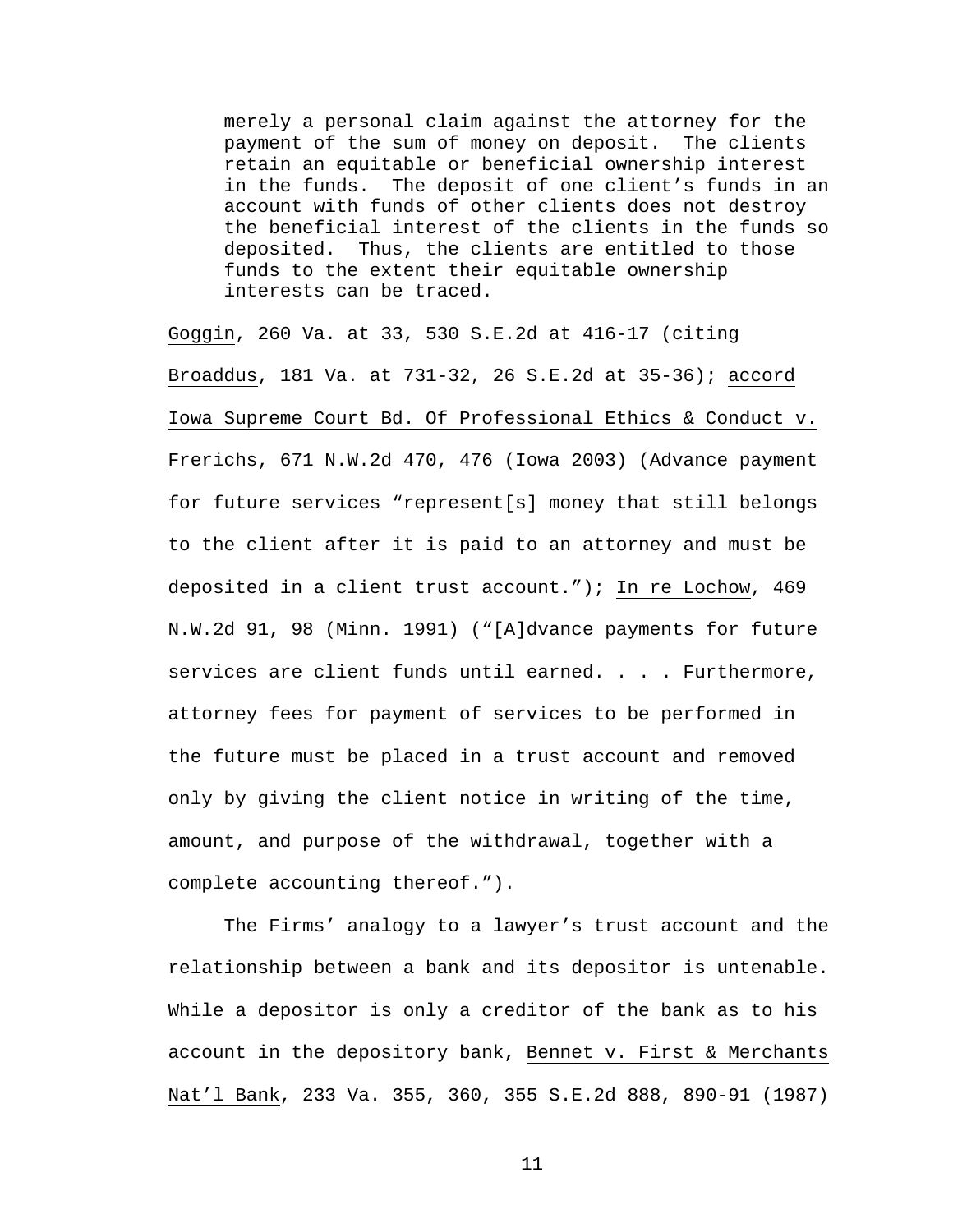(citing Bernardini v. Central Nat'l Bank, 223 Va. 519, 521, 290 S.E.2d 863, 864 (1982)), that contractual indebtedness is qualitatively and legally distinct from that of the client whose own funds are being held by his attorney. A depositor in a bank retains no ownership interest in the funds deposited, but becomes a general creditor of the bank. Should the bank become insolvent, the depositor is a mere creditor with all others. See First Nat'l Bank v. Commercial Bank & Trust Co., 163 Va. 162, 169, 175 S.E. 775, 777 (1934) (a depositor "has no claim upon the assets of the bank superior to that of the bank's general creditors").

Should a lawyer's client, having tendered funds into the lawyer's trust account, file a petition in bankruptcy, the funds in the trust account at the time of filing are assets of the client's bankruptcy estate because of the client's ownership interest. E.g., In re U.S.A. Diversified Prods., Inc., 196 B.R. 801, 807 (N.D. Ind. 1996) ("[T]he funds in [firm's] trust account became the property of the bankruptcy estate upon the filing of the petition."); see also 3 Collier on Bankruptcy ¶ 329.04[1][e] & n.22 (Lawrence P. King et al., eds. 15th ed. 2007) (supplying cases). Conversely, if the attorney holding a client's funds files a petition in bankruptcy, the client's funds in the trust account are not part of the attorney's estate in bankruptcy. Those funds remain the separate property of the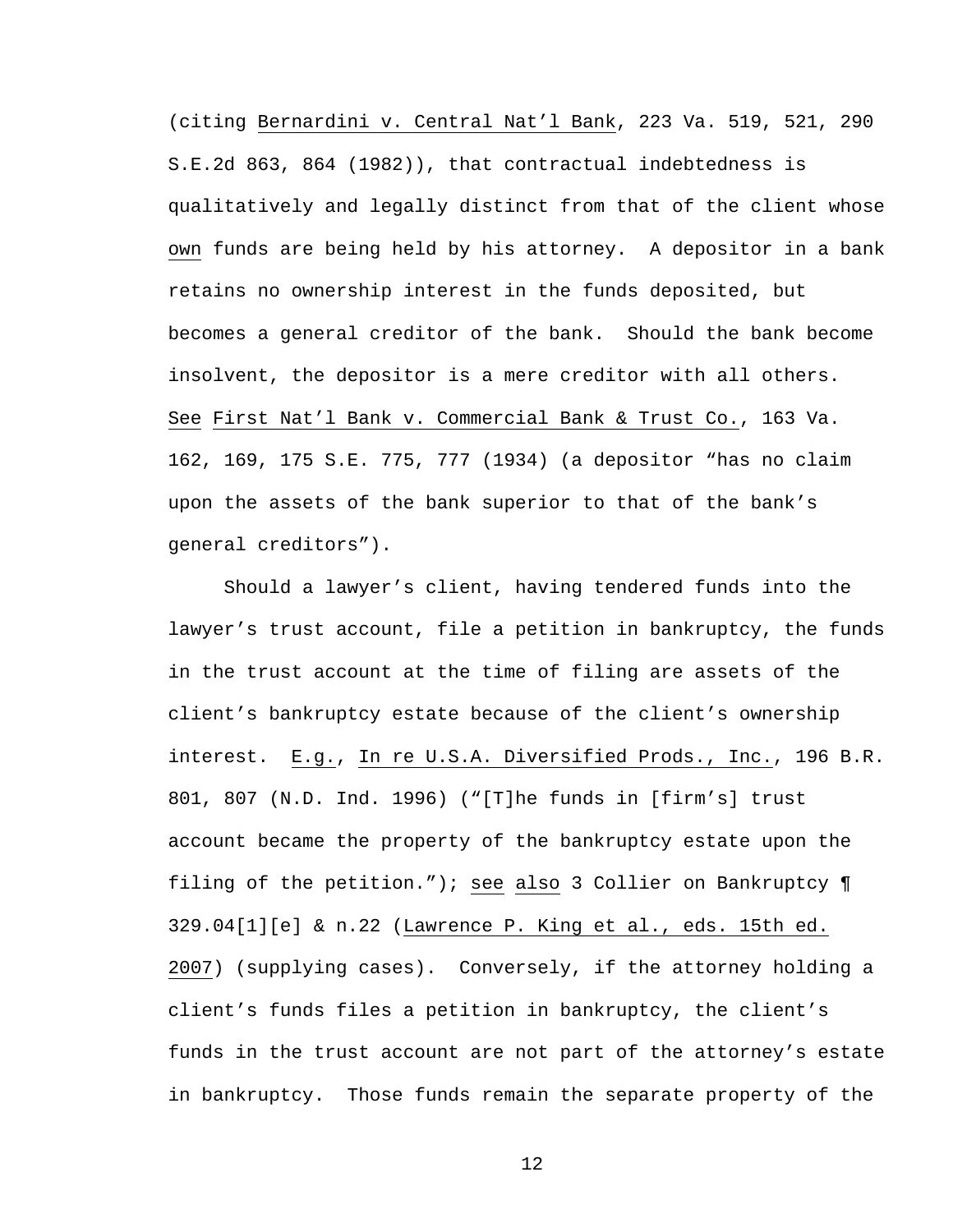client because it is the client who has equitable ownership, not the attorney.

We hold that Tseng had an equitable ownership of the funds held by the Firms in trust and was not simply a contractual creditor of the Firms as they contend. The circuit court thus did not err in its holding that the trust account funds were Tseng's property.

B. Scope of the Garnishment Summons

Garnishment is the process by which a judgment creditor may enforce the lien of his writ of fieri facias against any debt or property due his judgment debtor that is held by a third party, the garnishee. Lynch v. Johnson, 196 Va. 516, 520, 84 S.E.2d 419, 421 (1954); Code § 8.01-511. The creditor can assert no greater rights against the garnishee than the judgment debtor, himself, possesses. Network Solutions, Inc. v. Umbro International, Inc., 259 Va. 759, 768, 529 S.E.2d 80, 85 (2000). "A garnishment summons does not create a lien itself, but, instead, is 'a means of enforcing the lien of an execution placed in the hands of an officer to be levied.' " Id. at 768- 69, 529 S.E.2d at 85 (quoting Knight v. The Peoples Nat'l Bank of Lynchburg, 182 Va. 380, 392, 29 S.E.2d 364, 370 (1944)).

Under Virginia law, a garnishment proceeding is a separate proceeding in which the judgment creditor enforces the "lien of his execution" against property or contractual rights of the judgment debtor which are in the hands of a third person, the garnishee. The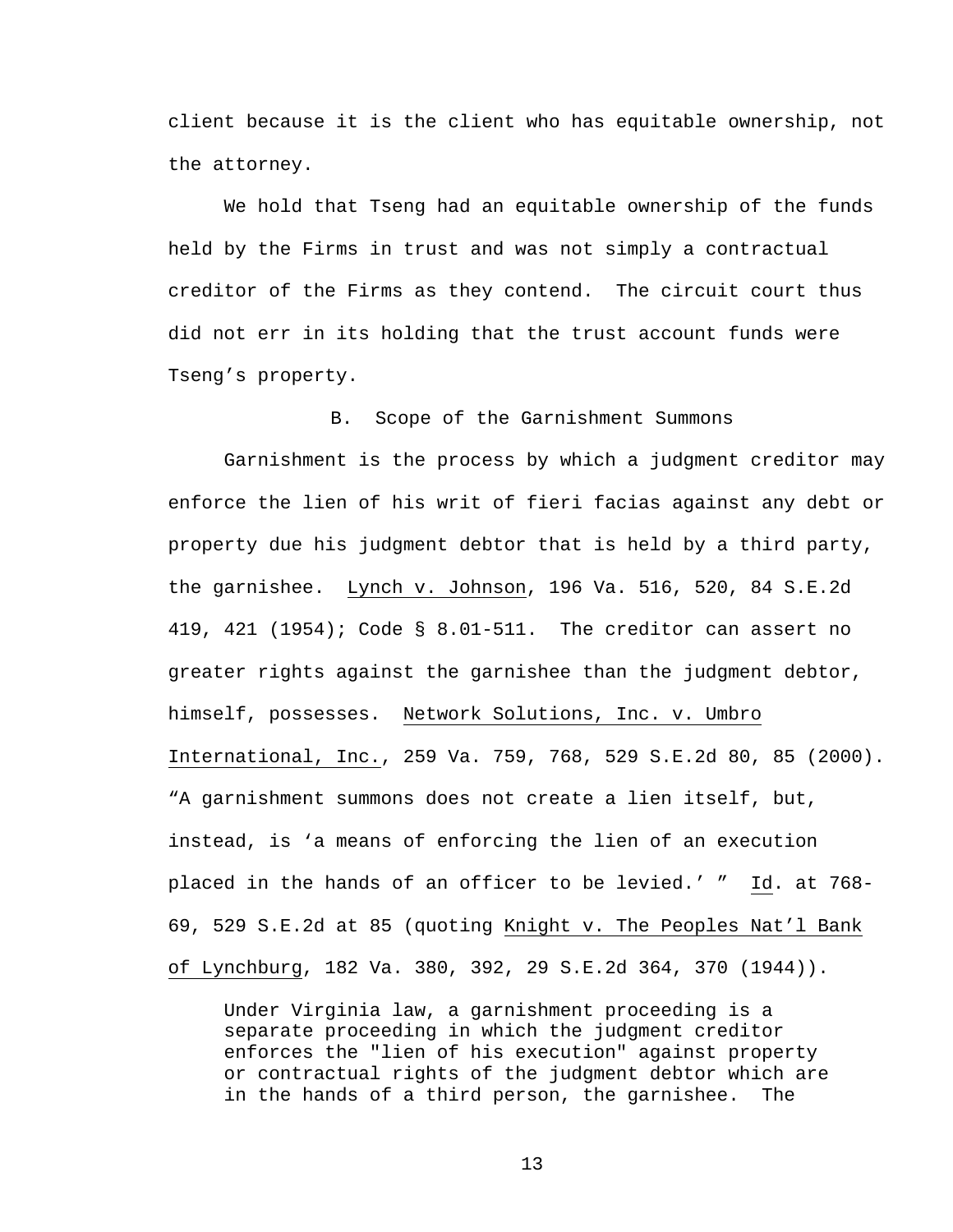summons issued in a garnishment proceeding "warns" the garnishee not to pay the judgment debtor's money to the judgment debtor, with the sanction that if the garnishee were to do so, it would become personally liable for the amount paid.

United States ex rel. Global Bldg. Supply, Inc. v. Harkins

Builders, Inc., 45 F.3d 830, 833 (4th Cir. 1995) (quoting Lynch, 196 Va. at 520, 84 S.E.2d at 421) (internal citations omitted).

The Firms contend the circuit court erred by permitting Wu's garnishment to, in effect, reach the respective trust accounts for any amounts disbursed after the writ of fieri facias was issued to the sheriff and served upon them, but before there was service upon Tseng. In part, the Firms argue their position is correct because a garnishment could only reach their contractual indebtedness to Tseng and they held no property Tseng owned. We have just rejected that argument because Tseng had equitable ownership of the funds deposited in the trust accounts and possessed more than a mere contract right.

The Firms also appear to argue that a garnishment can only reach a debt the garnishee owes a judgment debtor, but no other property interest of that judgment debtor that the garnishee may hold. The Firms misapprehend the law of garnishment.

 Our precedent reflects that a garnishment reaches any intangible property interest of a debtor and that property interest is not constricted to a narrow category of a debtor-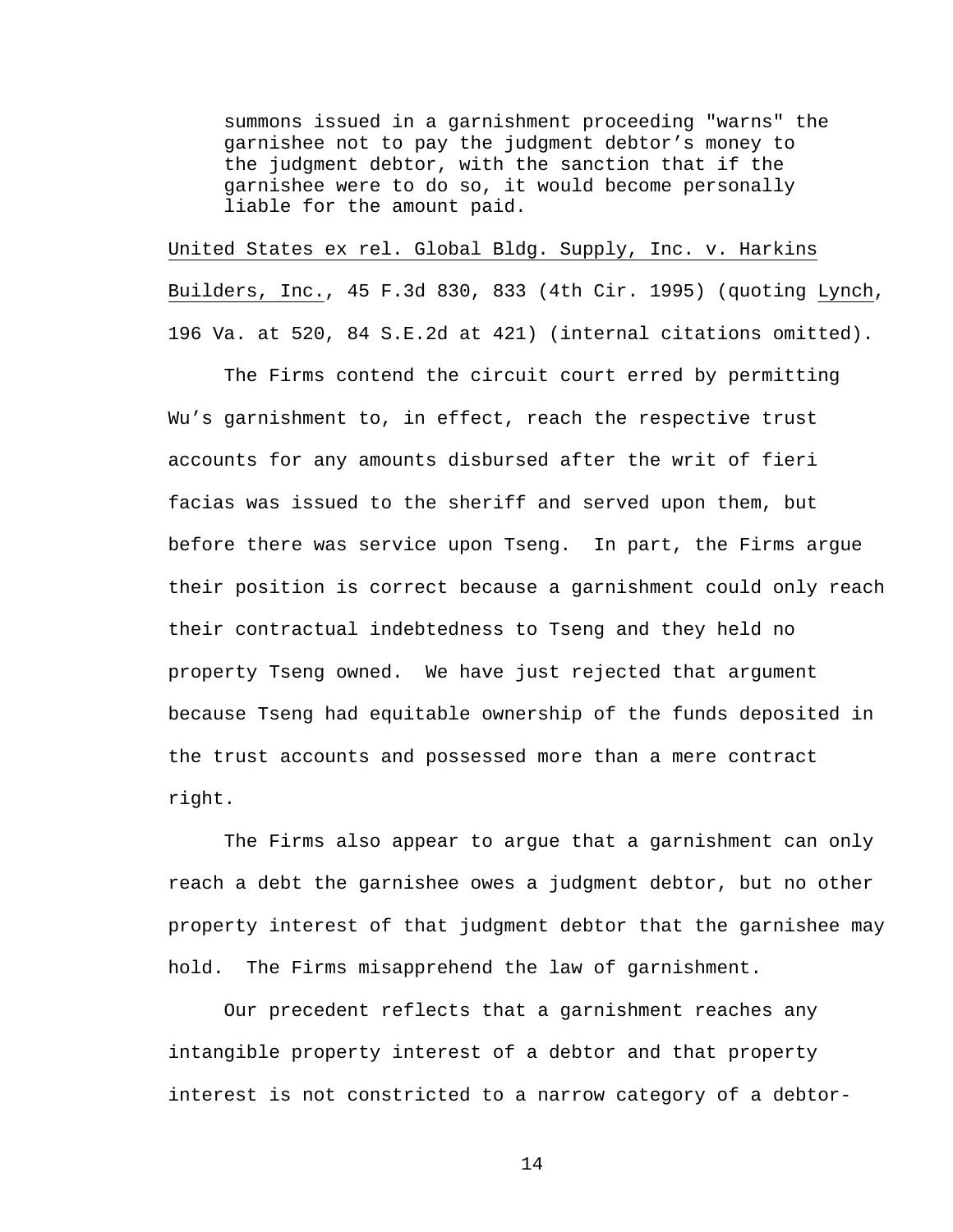creditor obligation. We succinctly explained the scope of garnishment in Lynch.

If it appear upon proof or upon confession of the garnishee that he owes the judgment debtor any debt or property, the court "may give judgment against him . . . ." The court cannot, [however], enter any order or judgment against the garnishee unless he is found either to be indebted to the judgment debtor, or to have possession of property of such debtor for which debt or property the judgment debtor himself could maintain an action at law.

196 Va. at 520, 84 S.E.2d at 422 (citing Levine's Loan Office, Inc. v. Starke, 140 Va. 712, 125 S.E. 683 (1924); Freitas v. Griffith, 112 Va. 343, 71 S.E. 531 (1911)) (emphasis added).

Thus, it is the debtor's intangible property interest that the garnishee may hold, not just an indebtedness from the garnishee, that is properly subject to garnishment. Network Solutions, Inc., 259 Va. at 768, 529 S.E.2d at 85. The Firms, as garnishees, held the intangible equitable property interest of Tseng in their trust accounts and were under a fiduciary duty not only to hold that interest but return the property to Tseng when the trust obligation ends. As such, Tseng's property interest in the trust accounts could be attached in garnishment by Wu as "the judgment creditor [who] enforces the 'lien of his execution' against property . . . of the judgment debtor [Tseng] in the hands of a third person, the garnishee," the Firms.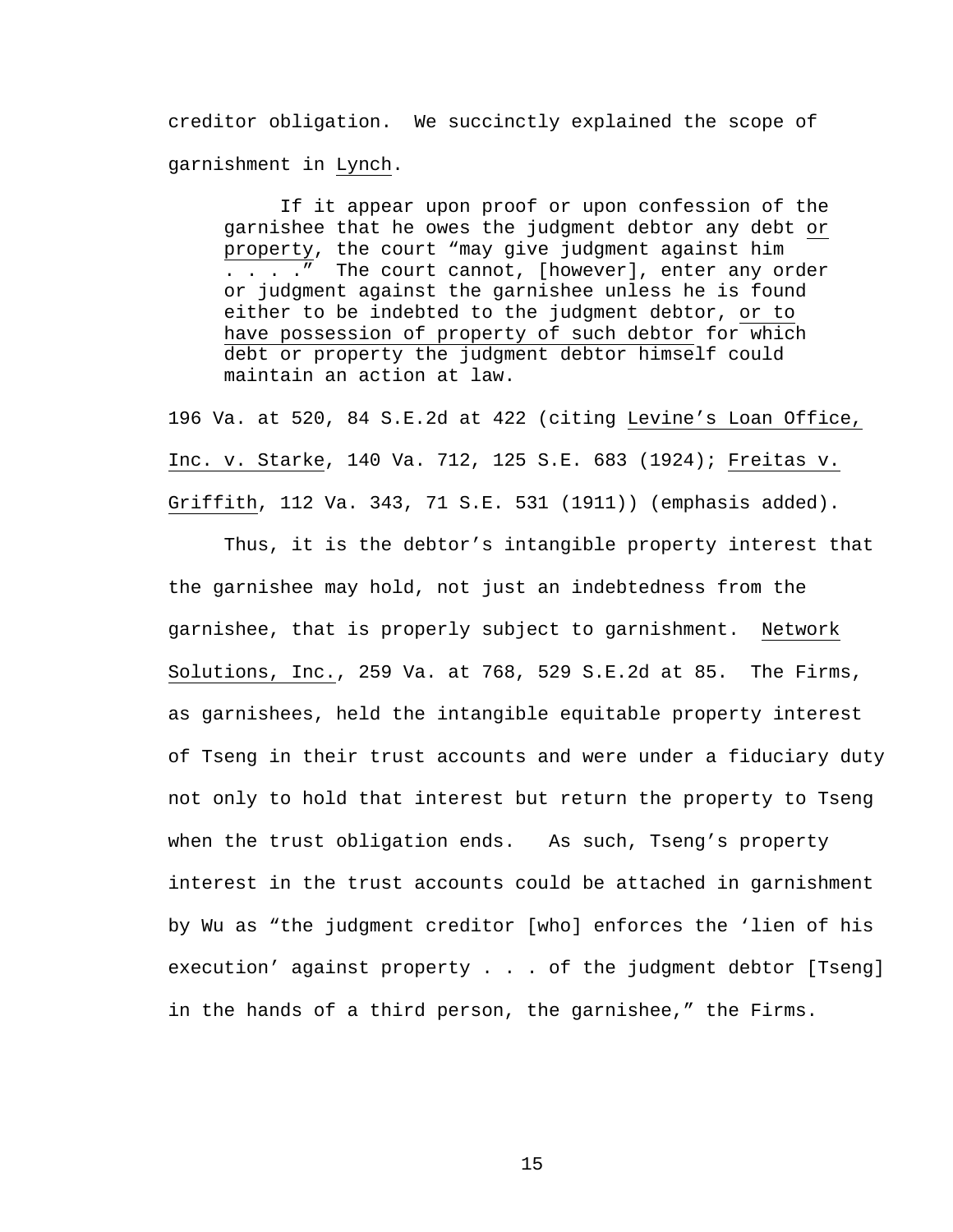Harkins Builders, 45 F.3d at 833 (quoting Lynch, 196 Va. at 520, 84 S.E.2d at 421).<sup>5</sup>

C. Person Making a Payment to the Judgment Debtor

 The Firms contend that even if their prior arguments are incorrect, and Wu's garnishment summons can reach the trust account interests owned by Tseng, the circuit court nonetheless erred because the requirements of Code § 8.01-502 were not met. The Firms argue this is so because they were persons "making a payment to the judgment debtor" within the meaning of Code § 8.01-502 and thus entitled to require strict compliance with the statute's requirements, including service of the notice of lien upon Tseng, before the lien of the writ of fieri facias was effective.

 We have not previously considered who is "a person making a payment to the judgment debtor" under Code § 8.01-502. However, if a party falls within that category, the Firms are correct that no liability under the writ of fieri facias attaches as to them until the notice requirements of the statute have been met. "Garnishment, like other lien enforcement remedies authorizing

 $\frac{1}{5}$  $5$  The Firms cite Code § 8.01-512.3 on brief as being inconsistent with the circuit court's judgment by virtue of language in the statutory form that the garnishee withhold funds from "the date of service of this summons on you." This argument was not made in the circuit court and will not be considered under Rule 5:25. Further, other than citing the statute, the Firms do not make any further analysis in their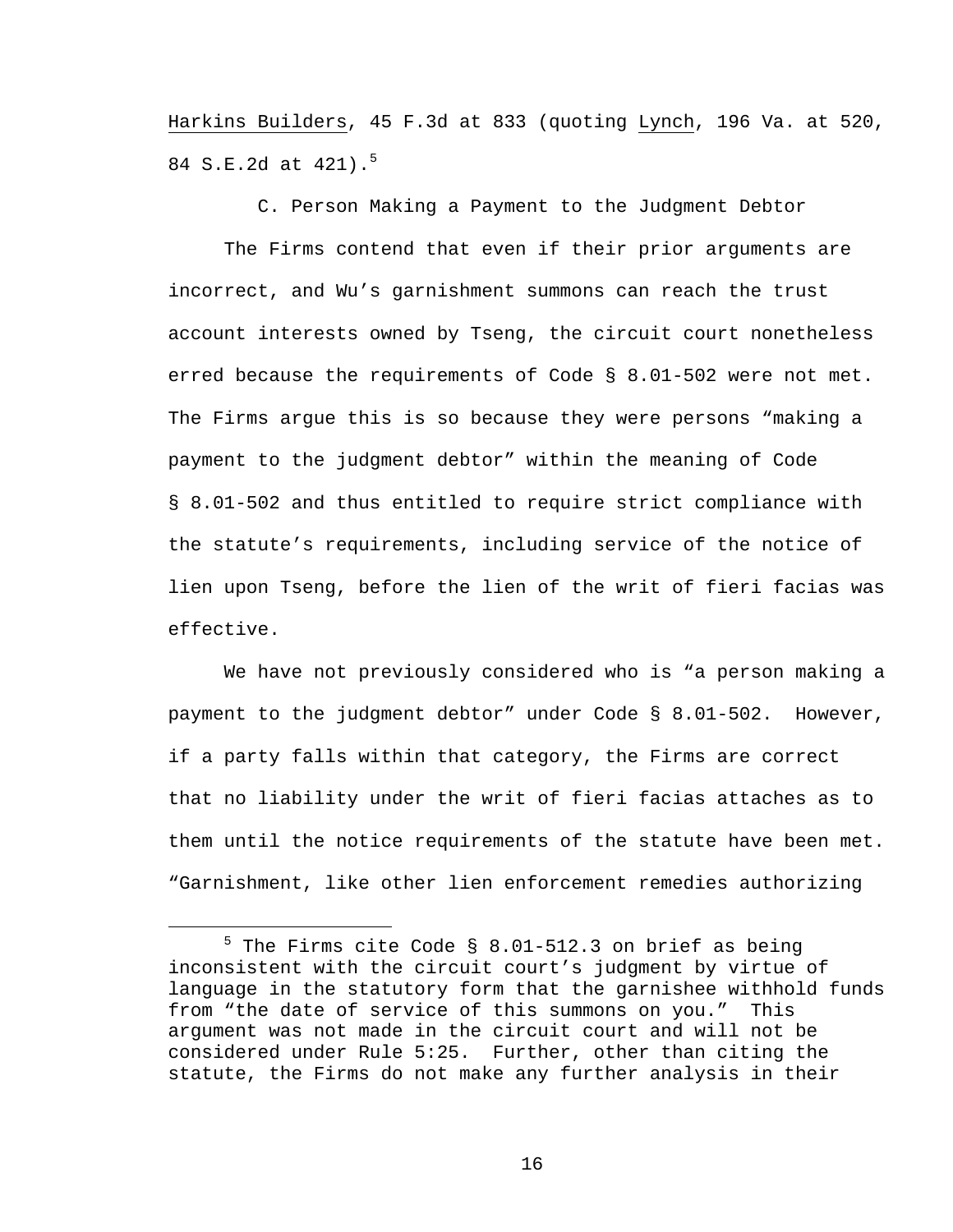seizure of property, is a creature of statute unknown to the common law, and hence the provisions of the statute must be strictly satisfied." Network Solutions, Inc., 259 Va. at 768, 529 S.E.2d at 85 (citing Long v. Ryan, 71 Va. (30 Gratt.) 718, 724 (1878); Mantz v. Hendley, 12 Va. (2 Hen. & M.) 308, 315 (1808)).

 If Tseng were a plumber and provided plumbing services to the Firms, then their payment to Tseng for those services would clearly be a Code § 8.01-502 "payment to the judgment debtor." In that case, the lien of fieri facias would not cause a liability on the part of the Firms for making the plumbing payment to Tseng until he had been properly served with notice of the lien. However, the Firms' claim of a statutory payment in this case is far more attenuated, if not illusory, than the foregoing example.

 Without citation to any authority, the Firms contend that they made a "constructive payment" to Tseng each time the Firms withdrew money from the trust accounts to pay their legal fees and costs.<sup>6</sup> Based on their view that any obligation on their part to Tseng was purely a contractual indebtedness to him, the Firms argue that each time they paid themselves from the trust

i

brief and as such, the argument would also be waived under Rule  $5:17(c)(4)$ .

 $^6$  The record is silent as to whether Tseng consented to or knew about any particular withdrawals.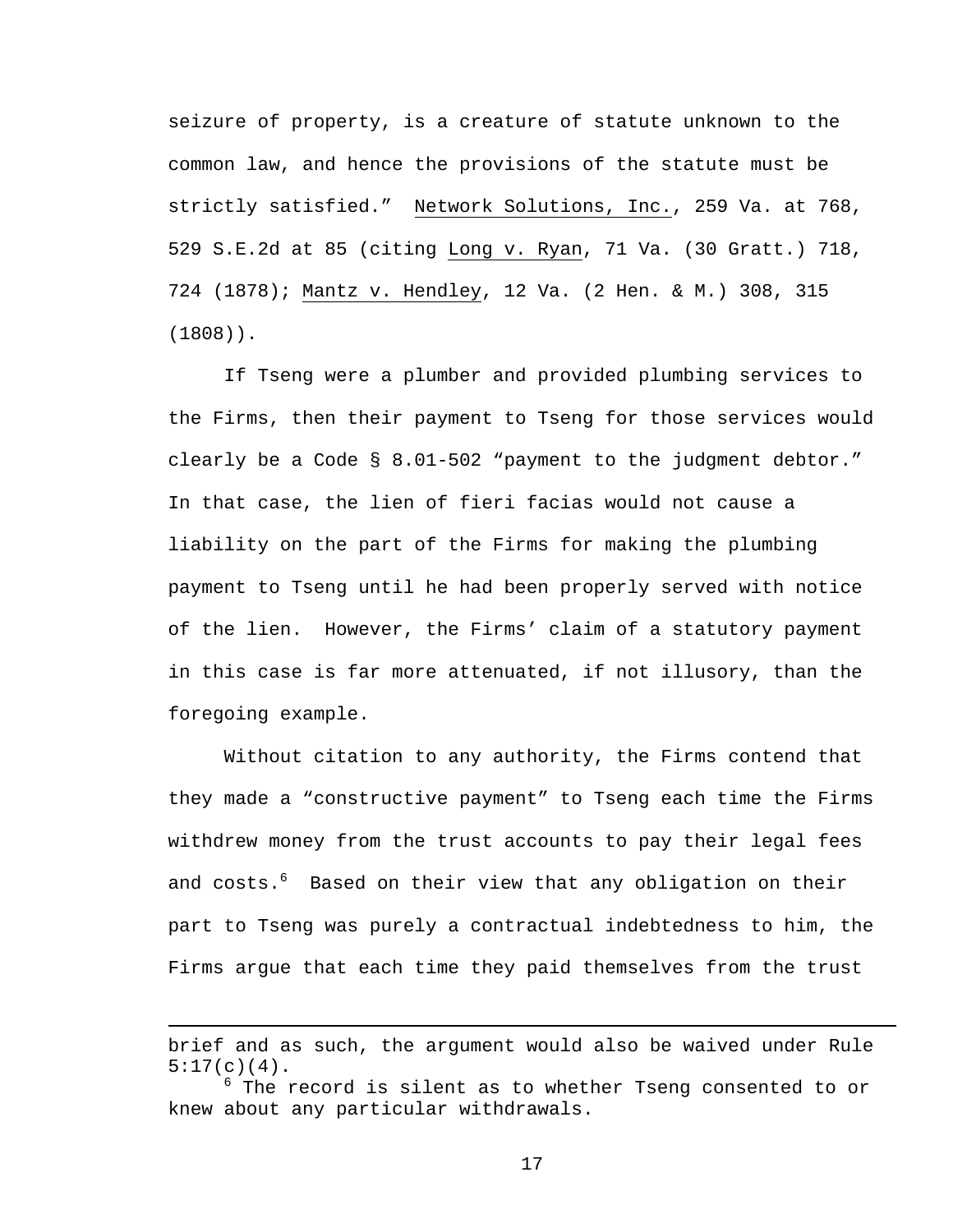accounts they were "simultaneously discharging their own obligation to pay Tseng the identical sum from the retainer deposits."

 This legal fiction was the basis for the Code § 8.01-502 defense the Firms argued to the circuit court.

In effect, what has happened, Your Honor, is the law firms did the work, the obligation to pay us was incurred. Rather than give the money back to Mr. Tseng so that he could then pay us, what happened was in the nature of a setoff, and that is a payment. [O]ur obligation to Mr. Tseng for what he deposited with us was reduced pro tanto by the amount that he was obligated to pay us for our services, or reimburse us for the expenses we had incurred in the course of that representation . . . . And by discharging the obligation that we had to Mr. Tseng, we made a payment to him.

We disagree with the Firms.

 There is no hint in Code § 8.01-502 that any artifice or legal fiction is contemplated by the plain language of the statute. The words of the statute mean what they say and we may not read into a statute a meaning contrary to its clear language. Blowe v. Peyton, 208 Va. 68, 74, 155 S.E.2d 351, 356 (1967) (when construing "simple, clear and unambiguous language . . . we read it to mean what it says."); Chase v. DaimlerChrysler Corp., 266 Va. 544, 547-48, 587 S.E.2d 521, 522 (2003) ("[T]he intention of the legislature . . . must be gathered from the words used, unless a literal construction would involve a manifest absurdity."). The service requirements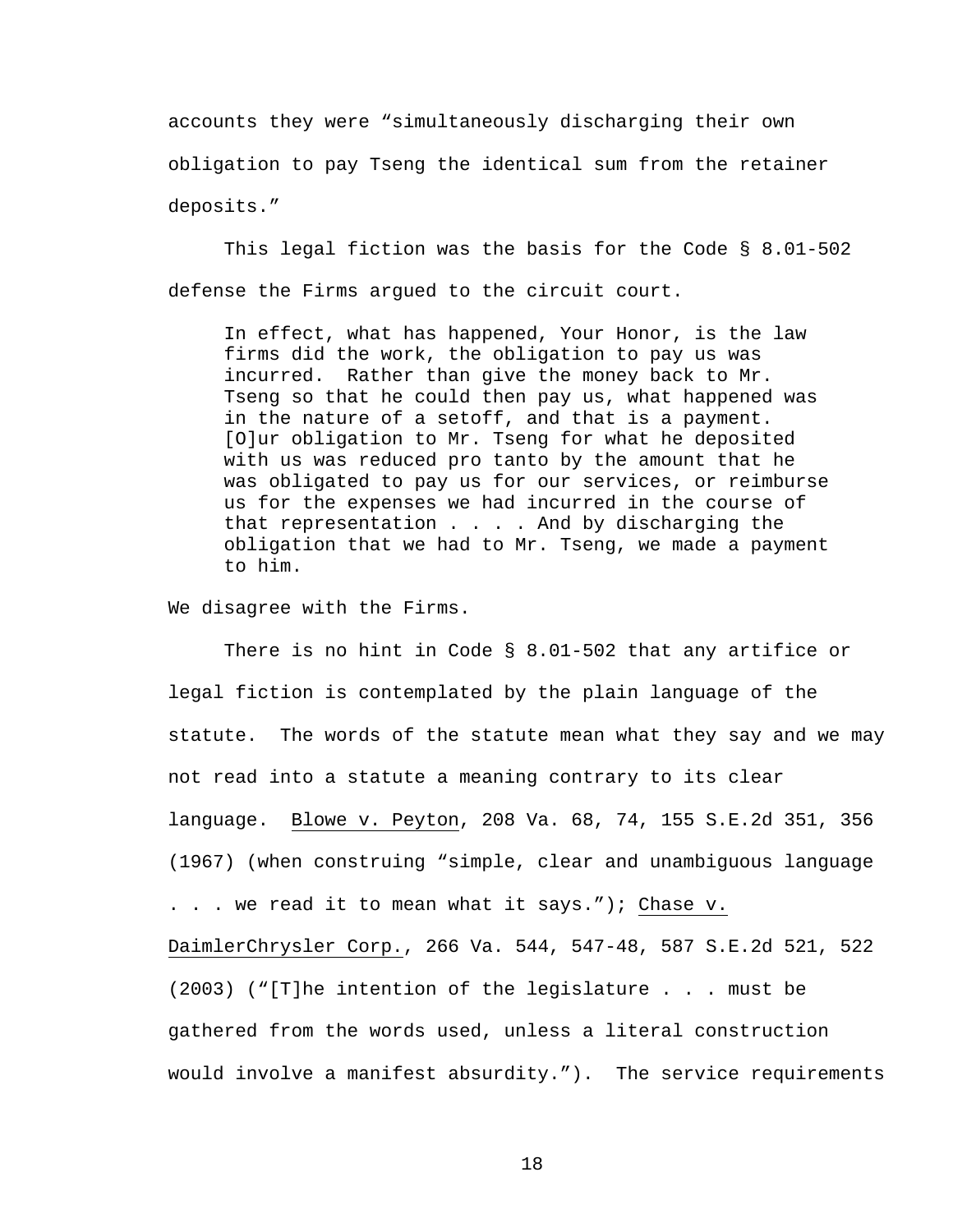of Code § 8.01-502 apply only where the garnishee actually makes a payment to the judgment debtor.

 Simply put, the Firms never made a payment to Tseng; they paid themselves. When the Firms withdrew Tseng's property from the trust accounts, they made no payment to Tseng, Wu's judgment debtor. Instead, the Firms put Tseng's money into their pockets or the pockets of their nominees, but never Tseng. Consequently, the Firms are not "person[s] making a payment to the judgment debtor" within the intendment of Code § 8.01-502 and the notice requirements of that statute cannot be claimed by them. Therefore, the failure to make service upon Tseng under that statute has no effect on the Firms' liability to Wu under the garnishments.

D. Effective date of the Fieri Facias Lien

 The Firms' final assignment of error is that the circuit court erred in holding the Code § 8.01-501 lien could attach to the funds in the trust accounts "without regard to service of the notice of lien upon anyone." The circuit court actually ruled in its opinion letter that: "According to Code § 8.01- 501, the lien of fieri facias was effective on the date it was delivered to the sheriff, which the parties agree was October 7, 2005." The court then cited the statute, which provides: "Every writ of fieri facias shall . . . be a lien from the time it is delivered to a sheriff . . . on all the personal estate of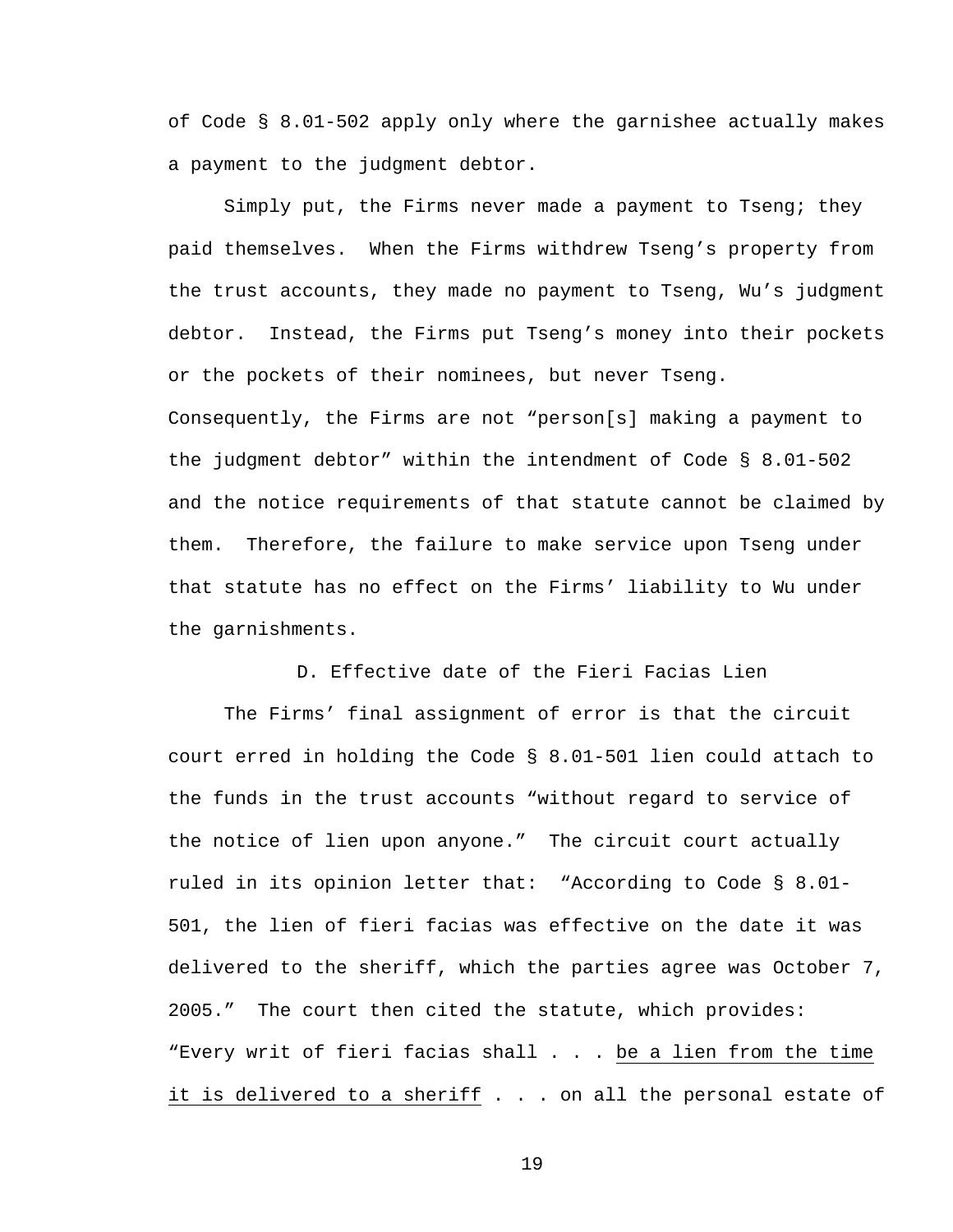or to which the judgment debtor is . . . possessed or entitled." Code § 8.01-501 (emphasis added). The Firms' only argument to the circuit court was that the lien was not effective as to them because of the failure to serve the notice of lien under Code § 8.01-502. Otherwise, the Firms conceded the effective attachment of the fieri facias lien before the circuit court.

[A]lthough the lien became effective – was created I guess is a better way to put it, statewide territorial lien on intangible property was created when that writ of execution was placed in the hands of the Virginia Beach sheriff on October 7th, it was not binding upon, it was not effective against the two law firms until all the procedures set forth in [Code §] 8.01-502 were met.

 Having failed in their argument under Code § 8.01-502, as just addressed above, the Firms made no other argument in the circuit court that related to any notice defect in the garnishment. $^7$  Moreover, the Firms' argument that there was no service of notice of the fieri facias lien is contrary to the law of this case. As noted previously, the circuit court found as a fact that the Firms had been served on October 7, 2005, the same date the fieri facias writ was delivered to the sheriff and the Firms assigned no error to that finding. Whether failure to have made service on the Firms upon the day of the delivery of

 <sup>7</sup>  $^7$  No issue was raised below regarding any other defect in the notice of the lien of fieri facias, such as a claim of lack of due process, or that the Firms had a lien interest of their own under Code § 54.1-3932 or otherwise.